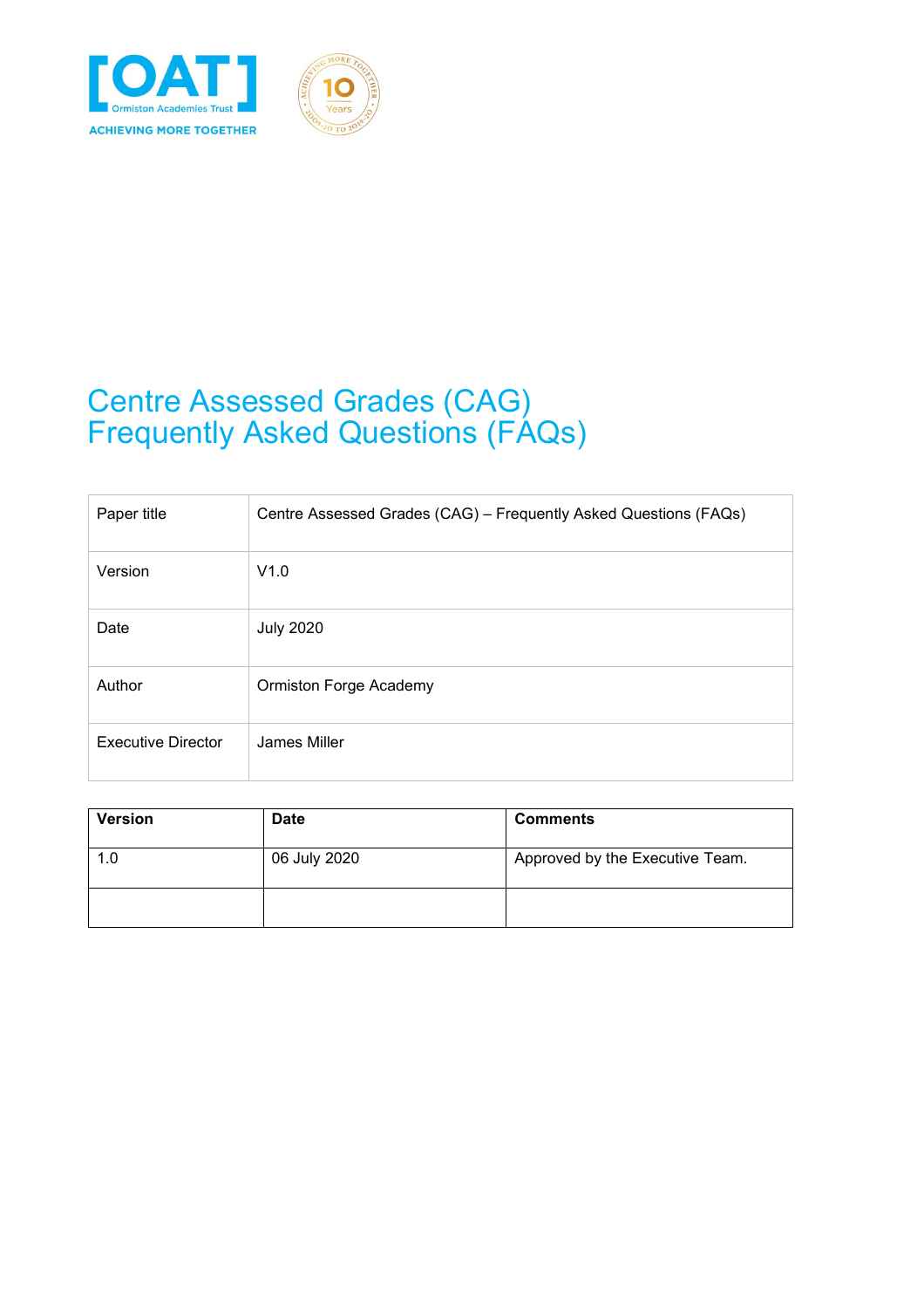## **Purpose**

The purpose of this document is to provide pupils and parents answers to questions regarding exam grades.

1. Ofqual GCSE and A-level consultation outcomes and autumn exam series proposals

[https://www.gov.uk/government/news/ofqual-gcse-and-a-level-consultation-outcomes-and-autumn-exam](https://www.gov.uk/government/news/ofqual-gcse-and-a-level-consultation-outcomes-and-autumn-exam-series-proposals)[series-proposals](https://www.gov.uk/government/news/ofqual-gcse-and-a-level-consultation-outcomes-and-autumn-exam-series-proposals)

2. Infographic: Process for awarding GCSEs, AS and A-levels summer 2020

[https://www.gov.uk/government/news/ofqual-gcse-and-a-level-consultation-outcomes-and-autumn-exam](https://www.gov.uk/government/news/ofqual-gcse-and-a-level-consultation-outcomes-and-autumn-exam-series-proposals#infographic-of-the-awarding-process)[series-proposals#infographic-of-the-awarding-process](https://www.gov.uk/government/news/ofqual-gcse-and-a-level-consultation-outcomes-and-autumn-exam-series-proposals#infographic-of-the-awarding-process)

3. What is Ofqual? (worth reading this as we refer to them quite a lot in this FAQ)

The Office of Qualifications and Examinations Regulation (Ofqual) regulates qualifications, examinations and assessments in England.

Ofqual was set up in April 2010 under the Apprenticeships, Skills, Children and Learning Act 2009 and is also covered by the Education Act 2011. Ofqual is a non-ministerial government department with jurisdiction in England. They have 200 permanent employees as of January 2019 and are based in central Coventry. They maintain standards and confidence in qualifications in England: GCSEs, A-levels, AS levels, vocational and technical qualifications. They are independent of government and report directly to Parliament.

4. Grading in 2020 - information for students' video: <https://youtu.be/VXuDOrtJY1Q>

## 5. Why haven't you given my child the grade that they were predicted on their last report?

We were asked to do two things by Ofqual for our students. First, we had to make a judgement about the grade that each student was most likely to have achieved if they had taken their exams in summer 2020. To do this, we had to take account of all available evidence including school and college records, mock exams, and non-exam assessment (NEA) that a student has done.

It is worth noting that NEA is not just coursework components, but also test scores and classwork / homework grades etc. achieved throughout the duration of a course.

Second, we had to rank each student relative to others for who we also judge would have got the same grade. For example, if we judged that 8 students would have been most likely to achieve a grade B at A-level or a grade 4 at GCSE, we had to rank those 8 students from 1 (the most secure/most likely to achieve the grade) to 8 (the least secure/least likely).

Those judgements had to be holistic, based on the range of evidence that we had. So, students shouldn't worry about one disappointing mock exam result if their NEA work wasn't finished or they haven't been able to complete to their usual standard – or at all - any work set after schools and colleges closed. We took all the evidence into account and came to a balanced view.

While schools and colleges do not routinely work in this way, teachers are highly experienced at making assessment decisions and evidence shows they can rank order their students with a high degree of accuracy. Many will already be familiar with ranking students where they do this in subjects with NEA.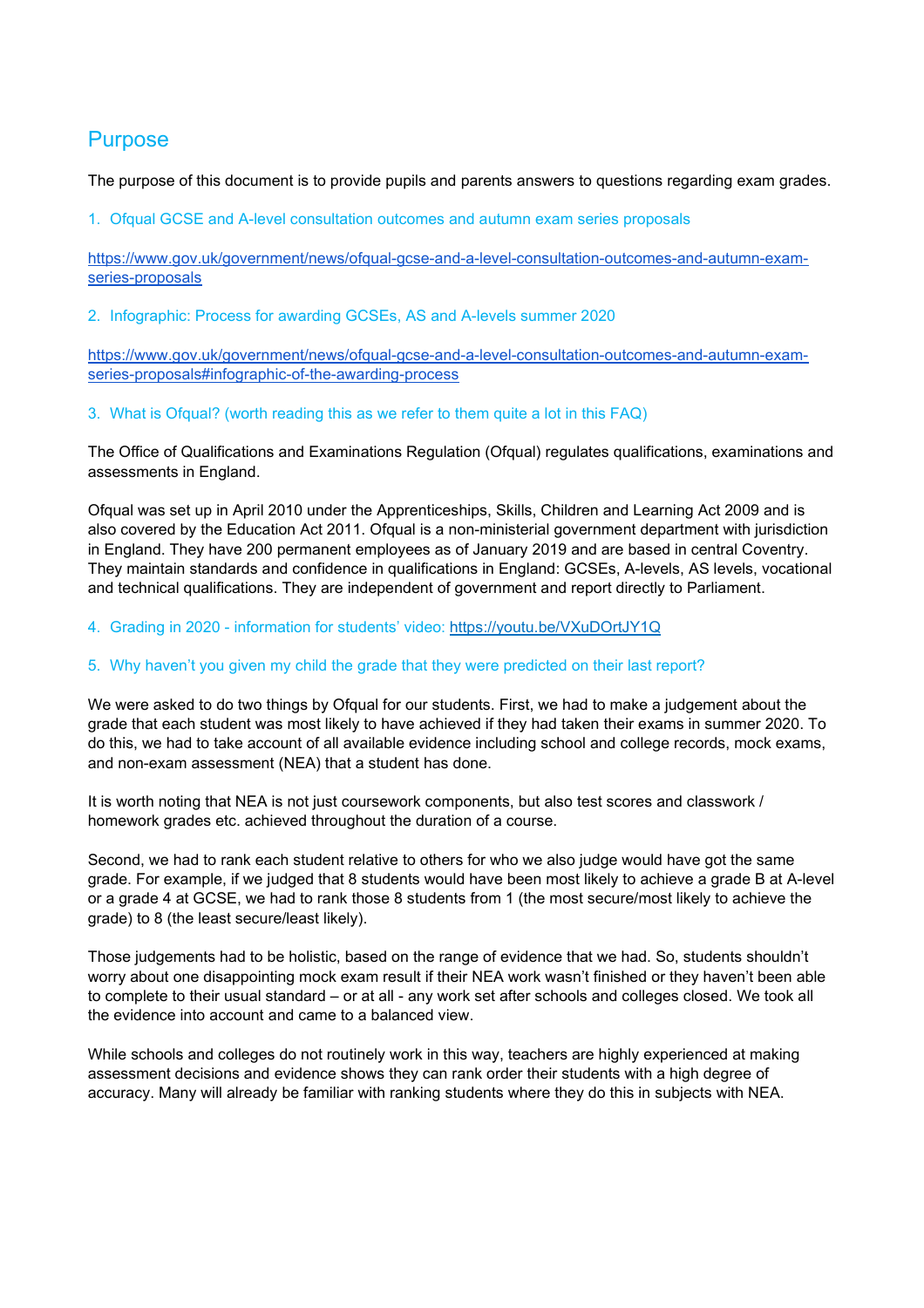#### 6. How do I appeal about the grades?

Ofqual is committed to doing all that it can to make sure students are not disadvantaged by these unprecedented circumstances, including allowing for an appeal where appropriate. In line with the direction given by the Secretary of State for Education, appeals will be allowed in cases where the academy believes it has made an error when submitting information; or similarly, if we believe an exam board made a mistake when calculating, assigning or communicating a grade. Additionally, a student who had evidence of bias or discrimination should raise this with their centre.

Ofqual has given serious consideration as to whether a student could appeal against their school or college's centre assessment grades and position in the rank order. On balance, they have decided it would not be in the interests of all students, or the fairness of the arrangements overall, for a number of reasons. Firstly, the appeal would have to be undertaken by someone better placed than the student's teachers to judge the grade they would likely have received if the exams had taken place – in the unique circumstances of this summer, Ofqual do not believe there is any such person.

An appeal would also require students to have access to the information their school or college put forward before being submitted to exam boards. Ofqual have decided that this may compromise the reliability of this year's approach. Furthermore, if one student successfully appealed against their position in the rank order, it would have negative implications for other students who would, in turn, need to be given an opportunity to appeal. Ofqual intends that students who feel that their grades from the summer do not reflect their ability will have the opportunity to take their exams in the autumn series or in summer 2021. If they choose to do this, students will be able to use the higher of the two grades for future progression.

## 7. How can I make a formal complaint?

In the first instance, we would ask you to contact the Principal and discuss your complaints directly. However, if you feel you need to make a formal complaint then you can find the policy and the complaints form on our website.

## 8. Why couldn't you give students the grade they deserve?

Centre assessment grade judgements have to be made objectively. This is particularly important in addressing the concerns some may have about the possibility for bias in this process and its potential impact on some groups of students, or those with certain characteristics. Our overriding priority and the guidance that we received is to ensure that students are rewarded for their hard work over the time of their study.

#### 9. When can my child re-sit these exams?

Students who do not believe their calculated grade reflects their performance will have the opportunity to sit examinations. DfE has announced that there will be an opportunity for students to sit exams in the autumn and Ofqual has confirmed these exams will be available in all subjects. Where a student wishes to sit an exam, DfE's guidance on centre responsibility for autumn GCSE, AS and A-level exam series sets out that they expect the centre that entered them for the summer series to enter them in the autumn series and take overall responsibility for ensuring that they have somewhere appropriate to sit their exams. Students will also have the option to sit their examinations in summer 2021.

#### 10.Why has my child been punished because the Academy failed to open and teach the required subjects?

Nobody has been punished and every student across the country due to take exams this summer were in exactly the same position. Our guidance was to take account of all available evidence including schoolwork, assignments, progress, mock exams, and non-exam assessment (NEA) that a student has done in order to recommend a grade. The same criteria, regulation and audit was applied fairly across all students by exams boards and Ofqual.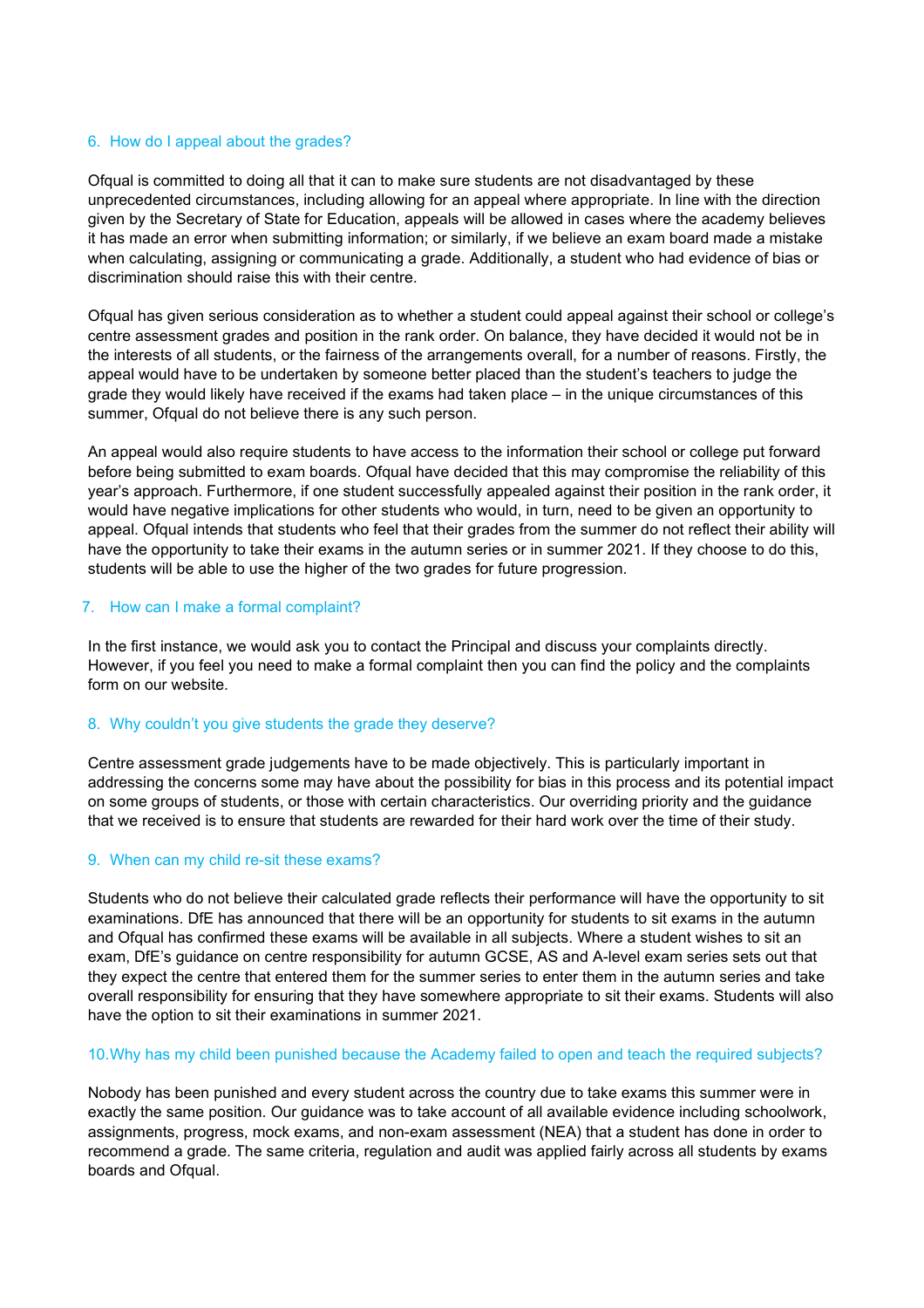#### 11. What information have you used to decide on the grade?

Our guidance was to take account of all available evidence including school and college records, mock exams, and non-exam assessment (NEA) that a student has done in order to recommend a grade.

#### 12. Who decided what the grade should be?

Teachers and heads of department know their students, and they are best placed to make these judgements. The grades that the teachers recommended went through a process with Ofqual and the exam boards to ensure that they were fair and balanced when compared against the rest of the education sector.

#### 13. Did the academy make the final decision?

No, the final decision was regulated and audited by the exam boards and by Ofqual.

## 14. My child wasn't well/was absent/had supply teacher and didn't perform at their best in the mock exam. It is unfair that my child is being punished for this.

Those judgements had to be holistic, based on the range of evidence that we had. So, students shouldn't worry about one disappointing mock exam result if their NEA work wasn't finished or they haven't been able to complete to their usual standard – or at all - any work set after schools and colleges closed. We took all the evidence into account and come to a balanced view.

#### 15. My child can no longer start the college course that they were planning to - what can I do?

Colleges will be making considerations due to the disruption this year and Ofqual have assured us that no student will be disadvantaged. If your child is struggling to secure a place, please work with the appropriate key stage team and our careers advisors and let us support you.

#### 16. My child was getting good marks in class recently, but these don't match the grade.

Grades are balanced across the period of time that they have been studying the subject, they have to be holistic and based on a range of evidence and not just class grades. Whilst it may feel that some recent good grades haven't been reflected in the final grade, we can assure you that they have.

#### 17. We weren't informed that my child was on route to this low grade - we would have helped if we'd have known. We feel that we have been lied to by the school.

On balance, there should not be any shocks with final grades and if there are then this is worth a discussion. We would be looking at reports, classwork completed and any mock exam results which will all have been available and communicated over the period of study.

#### 18.What is standardising?

Standardising makes sure that results are as fair as possible by using statistical evidence to ensure the same grading standards are applied across all schools and colleges from one year to the next. Exam boards standardise every year, but with no exams this summer, it will have a bigger role to play in making sure results are as fair as they can be and of equal value to previous years.

This summer, all exam boards will follow the same standardisation process set out by Ofqual. It will take schools' centre assessment grades and consider them against:

- **past results for each school or college and changes in its year-on-year entry profile**
- **PED FIGHT INTER INTER IN A THE INCRYS** in prior attainment information for this year's students
- national outcomes for each subject in previous years.